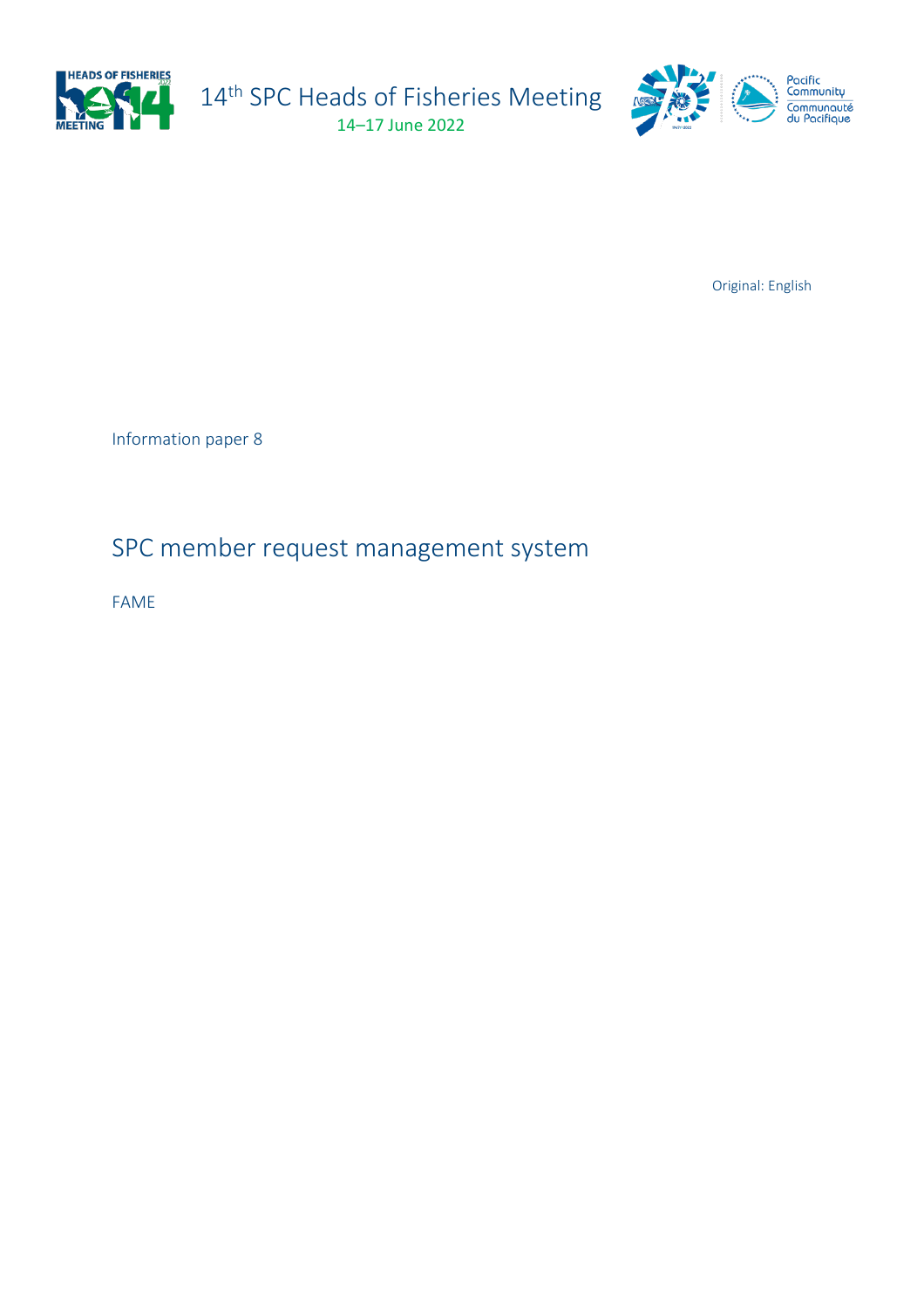

#### Introduction

- 1. The 12th SPC Heads of Fisheries, Outcome item 8c, requested The Pacific Community (SPC) Fisheries, Aquaculture and Maritime Ecosystems (FAME) division to continue to ensure that FAME priorities are aligned with member needs. The meeting noted the ambitious work programme and highlighted the need for SPC FAME to further prioritise SPC members' requests, particularly considering the current COVID-19 context.
- 2. The 13th SPC Heads of Fisheries noted the results of the online explorer which included country specific reporting information, and the development of a member request tracking system.
- 3. In 2021, SPC FAME began implementing a trial of a member request tracking system, which records the SPC member requests for support and tracks the actioning of the requests using a request protocol.
- 4. This protocol establishes the process by which a formal request for assistance should be submitted by SPC members and processed by FAME. It also details any actions, issues and/or changes taken by FAME staff.
- 5. This protocol and the member request tracking process are open to revision and will be adapted as both SPC and members trial and assess this system.

#### Definition of key steps

- 6. **Official member request**: an official letter or email addressed to SPC and submitted to the Director General or FAME Director and copied to the *[fame\\_support@spc.int](mailto:fame_support@spc.int)* providing details of the assistance requested by the SPC member.
- 7. **Official letter or email**: a letter (scanned or electronic), or email, with the official government letterhead template, detailing the member's request, including the priority area(s), specific technical needs requiring SPC support, the duration or expected timeframe, key contacts, and other relevant information, usually signed by a SPC member representative.
- 8. **SPC Member Representative**: a person who works for a SPC member and holds valid credentials to submit a request on their behalf. This will be determined by the SPC member, but usually includes the Minister, Permanent Secretary/Secretary, or fisheries agency Director.
- 9. **Request aligned with member priorities and needs**: the details of the request mention the relevant national or regional level priority or need.
- 10. **Emergency**: Request to SPC FAME for technical assistance in the event of critical natural disasters or other contingencies.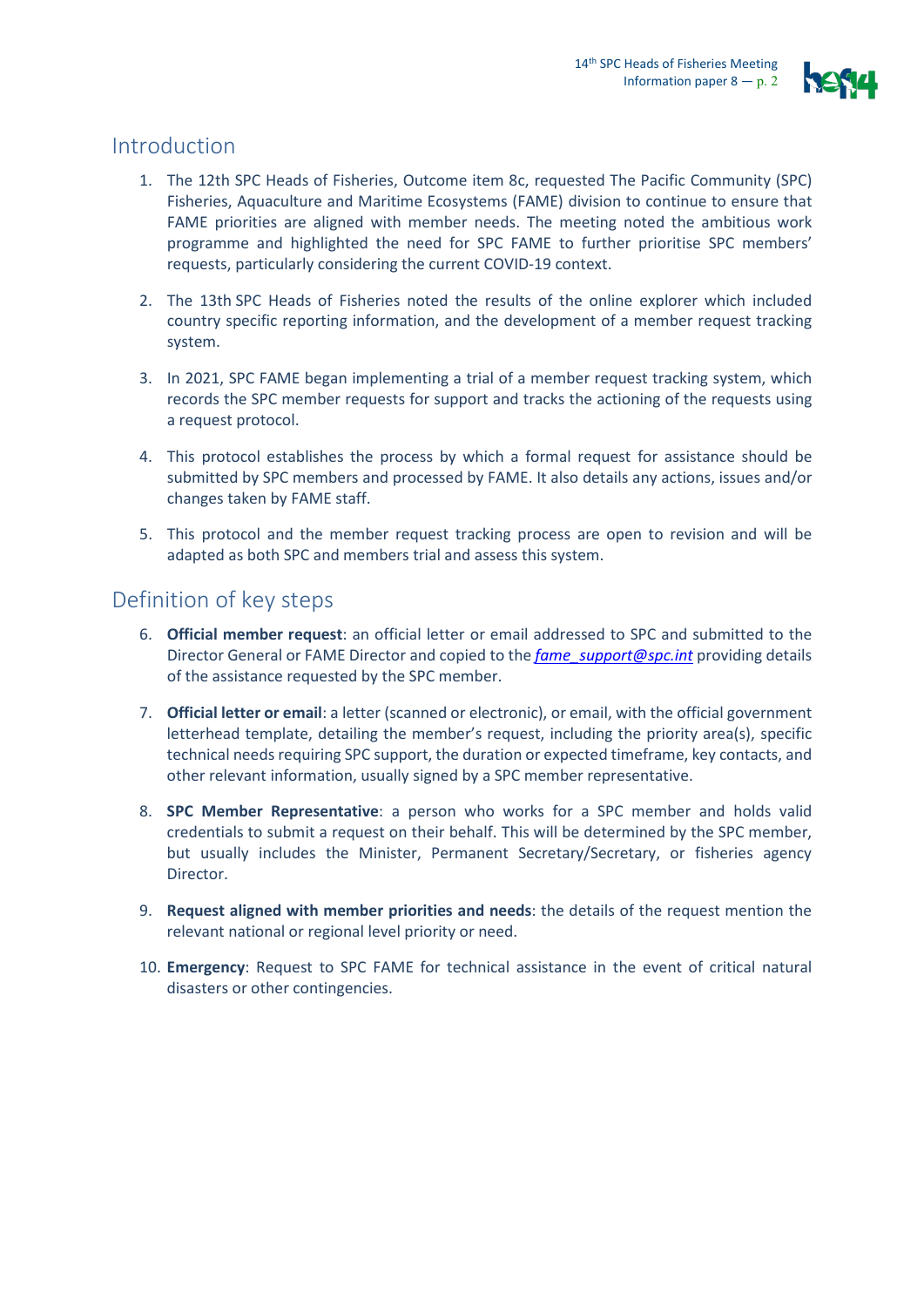

### Process

11. The official member request process has three stages:

- Stage one: submission of an official member request
- Stage two: Review of alignment of the request with SPC FAME's work areas and priorities and FAME's available resources to respond to the request
- Stage three: Implementation and tracking of FAME's response to the request
- 12. In the first stage, a representative of the SPC member submits the request through an official letter or email to SPC's Director General or FAME's Director and copying the FAME team at *[fame\\_support@spc.int.](mailto:fame_support@spc.int)*
- 13. The official letter or email should explain the type of assistance needed and note the category, or categories, of assistance requested:
	- Respond to an emergency or natural disaster.
	- Make progress towards national priorities.
	- Make progress towards regional priorities.
	- Respond to an emerging issue of the SPC member.
- 14. The official request should also outline the urgency of the assistance being requested.
- 15. The SPC member representative will receive an acknowledgement of receipt of the request.
- 16. If the request is not submitted through an official letter or email and/or does not provide sufficient information under the categories of assistance listed above, the representative of the SPC member will be notified of the missing elements and asked to resubmit the request with the missing information. Assistance will be provided to submit an adjusted request.
- 17. If the request is properly submitted and provides the necessary information, the SPC FAME team will proceed with the second stage of the process, which includes:
	- Review of the strategic alignment of the request against SPC FAME's work programme priorities, which includes:
		- a. SPC Strategic Plan
		- b. FAME Business Plan
		- c. Existing projects
	- Review of available FAME resources to cover the request:
		- a. Funding available under existing projects or programmes
		- b. Availability of FAME staff with appropriate expertise
		- c. FAME's capacity to respond within the expected timeframe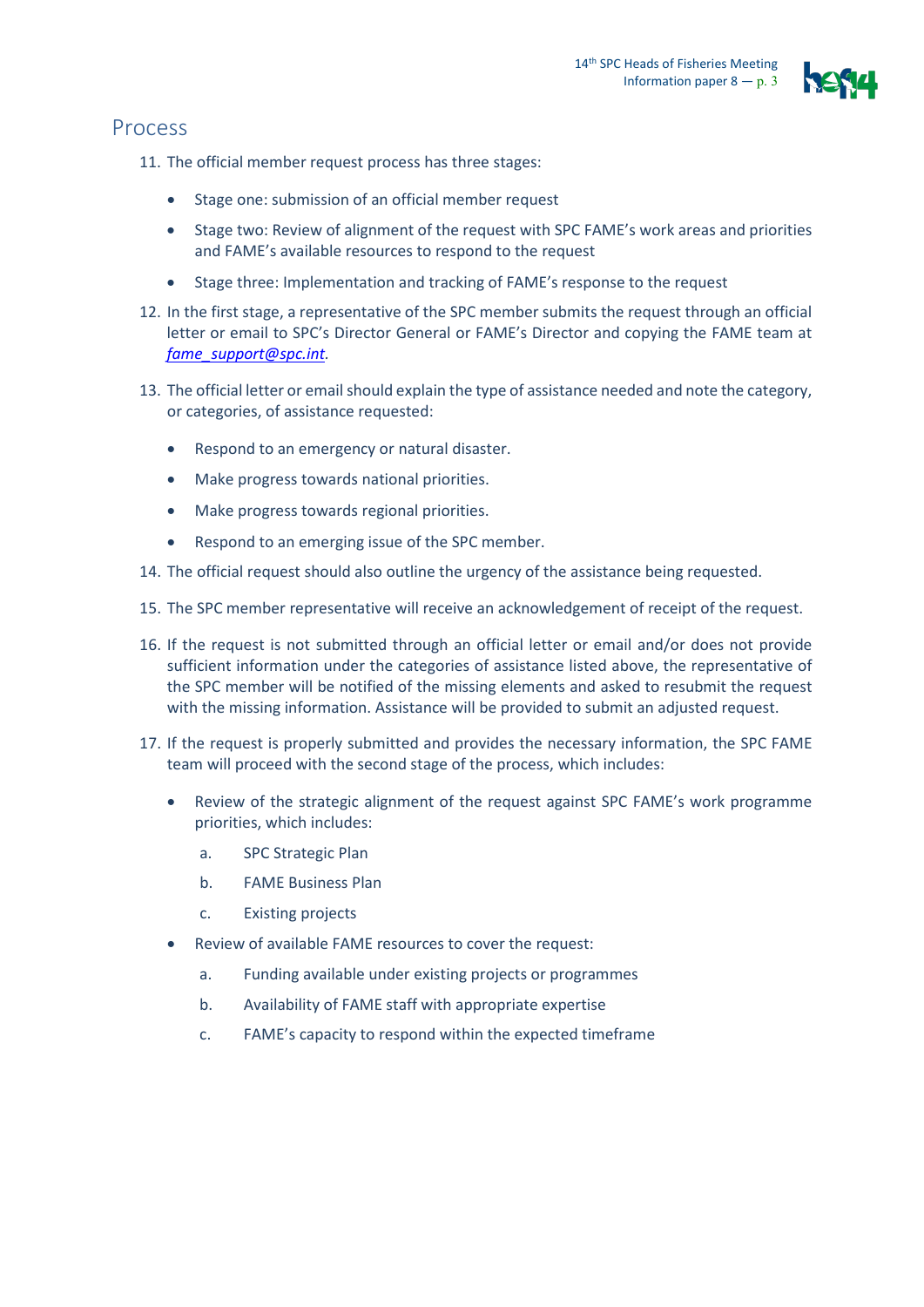

- 18. If the request meets the second stage criteria, the representative of the SPC member will be advised by SPC FAME what can be done, how and by whom. If there are no available resources within SPC FAME to provide an effective response to the request, alternatives will be evaluated, such as outsourcing or support from external partners.
- 19. The SPC official response to the request will be sent by FAME's Director or Deputy Director. This response will include the outcome of FAME's ability to respond to the request, expected timeframe to provide a response to the request and the FAME staff member(s) that will be covering the response to the request.
- 20. The third stage of the process consists of actioning the requested support. This will vary depending on the duration, resources, and other considerations of each individual request. FAME staff will liaise with the SPC member's counterparts to action the request.
- 21. Documentation of the status of the request will be maintained by FAME staff in the Member Request tracking system.
- 22. Throughout the process described in this protocol, the SPC member representative will be informed about the status of the request. By 2023, SPC FAME plans to have a specialized website in which SPC members can directly consult the status of their requests.
- 23. SPC member representatives will be guided throughout the implementation of this protocol by the SPC FAME team. The feedback provided by SPC members on the member request tracking system are requested to help make improvements to the process and tool.
- 24. An infographic of the member request process is attached to this Information Paper.